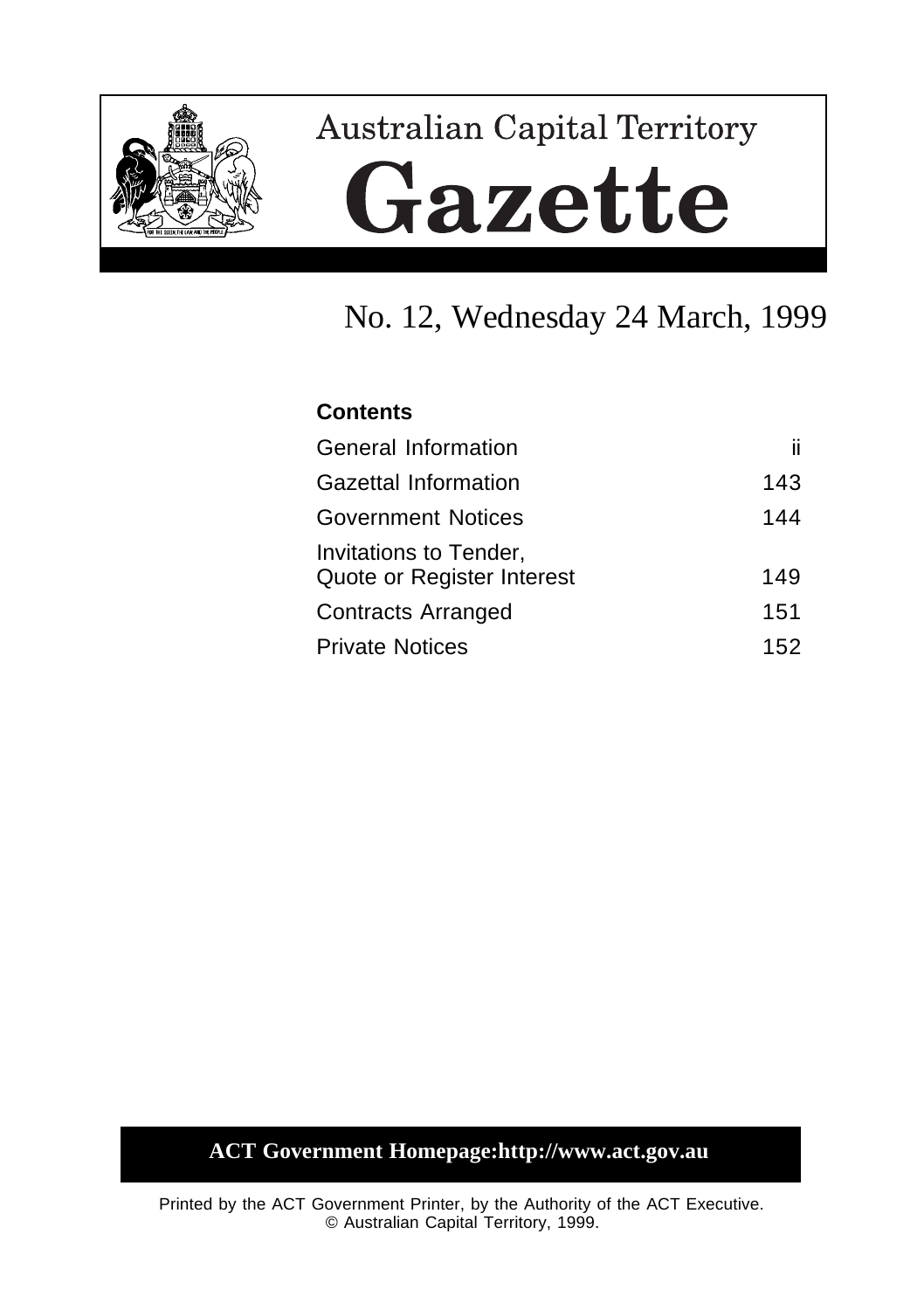# **GENERAL INFORMATION**

#### **ACT GOVERNMENT GAZETTE**

The ACT Government Gazette is published each Wednesday. The sections included in the publication are:

- General Information;
- Government Notices;
- Purchasing and Disposals;
- Invitations to Tender, Quote or Register Interest;
- Contracts arranged, and
- Private Notices

(Australian Public Service notices will continue to appear in the Commonwealth of Australia Gazette).

#### **CONTACT DETAILS**

ACT Gazette Officer Publishing Services GPO Box 158 Canberra Act 2601

Phone: (02) 6205 0484 Fax: (02) 6205 0266 **e-mail: gazette\_office@dpa.act.gov.au** ACT Gazette Office Level 7, Macarthur House Wattle Street Lyneham 2602

#### **Notices for Publications**

Notices for the Gazette are to be lodged by 12 noon on the Wednesday prior to publication. Notices can be lodged in advance in hard copy or facsimile, by electronic mail or diskette, with a brief message of instruction and a WORD compatible document attachment.

A Gazette Request Form must also be delivered to the Gazette Office, by hand, mail or fax. For copies of this form please telephone the Gazette Office or go to www.act.gov.au/government/reports/pub/gazreq.doc.

Signed notices must be sighted by the Gazette Office before gazettal can proceed.

**Purchasing and Disposal Codes** may be accessed on the ACT Government Website:

www.act.gov.au/government/report/pub/gazette/p&d.pdf. Alternatively, you may obtain a hard copy listing by contacting the gazette office.

#### **Private Notices**

The fee for a private notice is as follows:

• minimum charge \$1.00 per word or \$100.00 whichever is the greater.

Cheques are to be made payable to 'Publishing Services' and are to be forwarded to the Gazette office with a copy of the notice (Either on a PC formatted disk in WORD, or if the notice has already been emailed, a hard copy of the notice) and Gazette Request Form. Payment can be made by EFTPOS (Bankcard, Visa or Mastercard) by telephoning the Gazette Office. Payment must be received before gazettal can proceed.

#### **Purchasing and Subscriptions**

Copies of the ACT Government Gazette may be purchased at a cost of \$5.00 (or \$2.00 for a Special Gazette) from the ACT Government shopfront, Legislation/Gazette sales counter, East Row, Canberra City. Subscriptions to the Gazette maybe arranged through the Gazette Office at a price of \$180.00 (1 Jan 99 - 30 Jun 99) or part thereof, including postage. Refunds will not be given for cancellations. Claims for missing items will be recognised as valid if lodged within 28 days of publication.

#### **Copyright Notice - Australian Capital Territory**

This work is copyright. Apart from any use as permitted under the Copyright Act 1968, no part may be reproduced by any process without written permission from Library and Information Management, Department of Urban Services, ACT Government, GPO Box 249, Civic Square ACT 2608.

#### **Products and Services advertised in this publication are not necessarily endorsed by the ACT Government**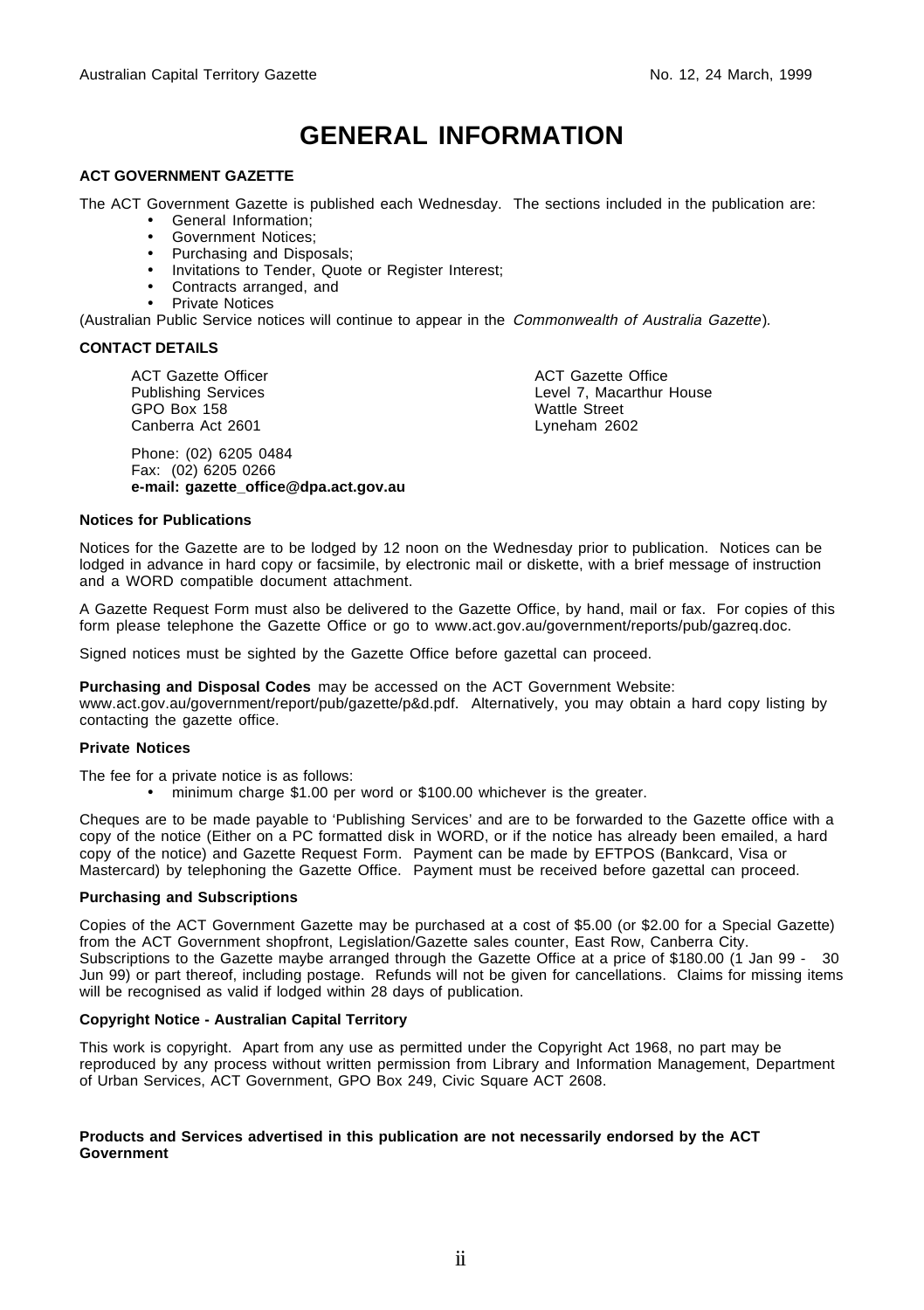$\overline{\phantom{0}}$ 

# **GAZETTAL INFORMATION**

#### **ISSUE OF ACT SPECIAL GAZETTES**

The following issues of the ACT Special Gazettes have been published since the last Weekly Gazette. For listings of previous ACT Special Gazettes please refer to the ACT Government's Catalogue of Publications or phone the Publishing Services Information line on 6205 0202.

| <b>Gazette Number</b> | Date     | Title                                                     |
|-----------------------|----------|-----------------------------------------------------------|
| <b>S15</b>            | 17 March | Instrument No. 46 of 1999<br>~ Victims of Crimes Act 1994 |
|                       |          | Instrument No. 47 of 1999<br>~ Domestic Violence Act 1986 |
|                       |          | Instrument No. 48 of 1999<br>~ Bookmakers Act 1985        |
|                       |          | Instrument No. 49 of 1999<br>~ Bookmakers Act 1985        |
|                       |          | Instrument No. 50 of 1999<br>~ Bookmakers Act 1985        |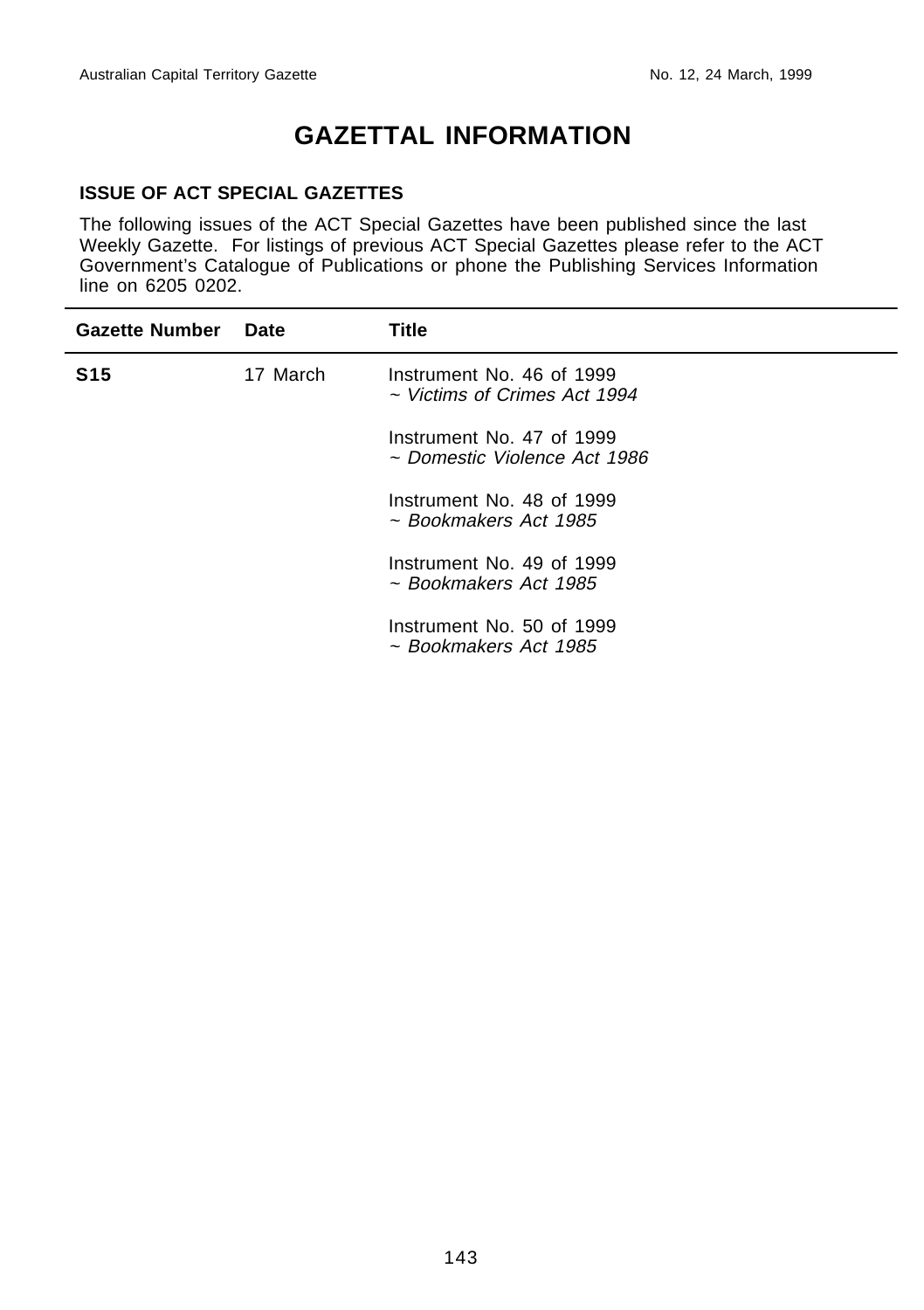# **GOVERNMENT NOTICES**

## **NOTIFICATION OF THE MAKING OF AN INSTRUMENT**

NOTICE is hereby given that the undermentioned Instrument of the Australian Capital Territory has been made. Copies of the Instrument may be purchased from Publishing Services, Legislation and Sales Counter, ACT Government Shopfront, Crn City Walk and East Row Canberra City ACT 2601.

| Act under which<br>Instrument made | <b>Description of Instrument</b>                                                                         | Number and year of<br><b>Instrument</b> |
|------------------------------------|----------------------------------------------------------------------------------------------------------|-----------------------------------------|
| Nature Conservation Act<br>1980    | Appointment of Dr Christopher<br>Richard Tidemann to be a<br>member of the Flora and<br>Fauna Committee. | No. 45 of 1999                          |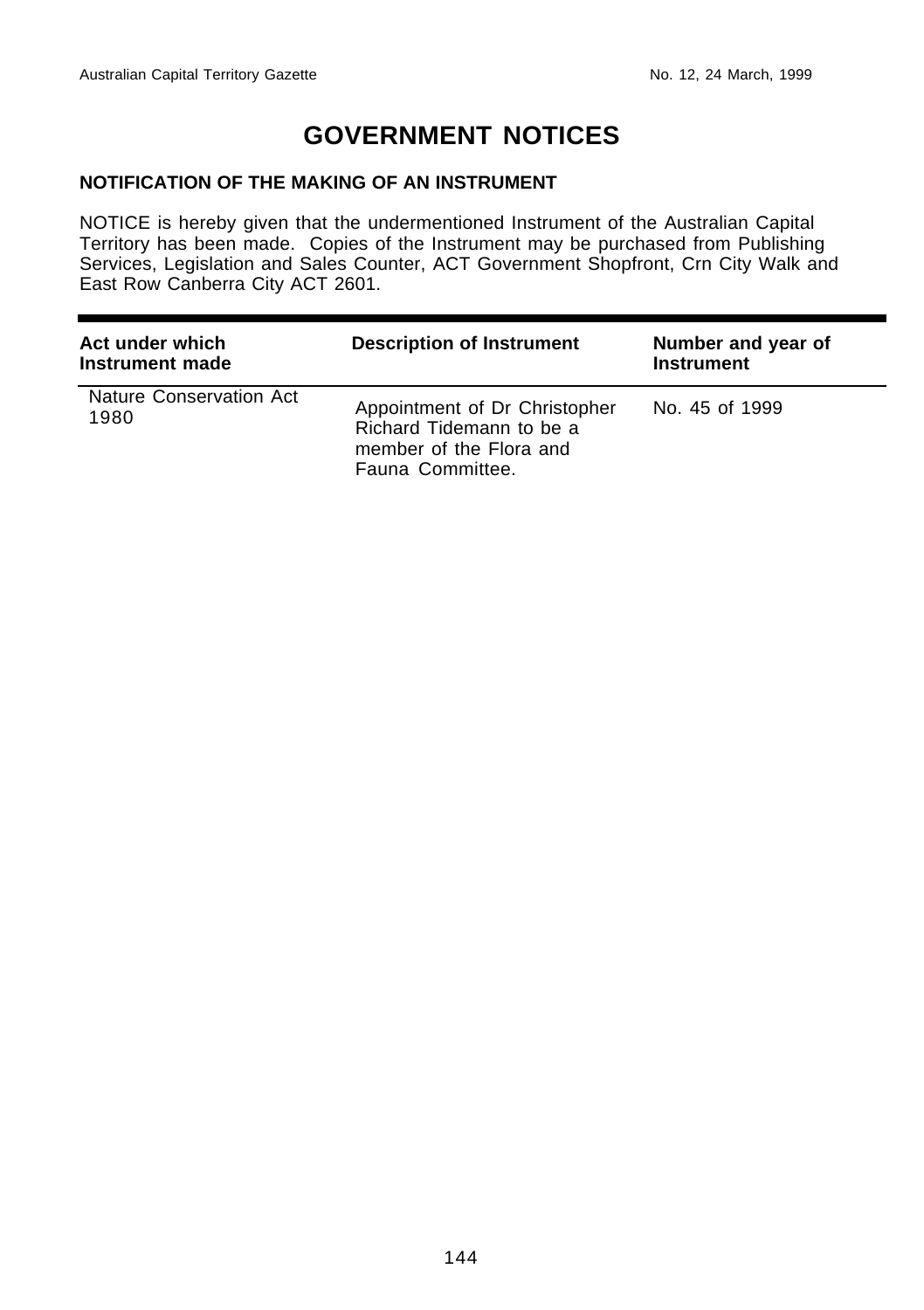## **AUSTRALIAN CAPITAL TERRITORY**

## **GOVERNMENT SOLICITOR ACT 1989**

## **AUTHORITY**

I , PHILIP JULIAN MITCHELL, Acting Chief Solicitor, for the purposes of sub-section 5 (4) of the Government Solicitor Act 1989 HEREBY AUTHORISE:

## **RICHARD WONG MANING**

Legal Practitioner of the Supreme Court of the Australian Capital Territory to act in the name of the Government Solicitor for the Australian Capital Territory.

P J Mitchell

16 March 1999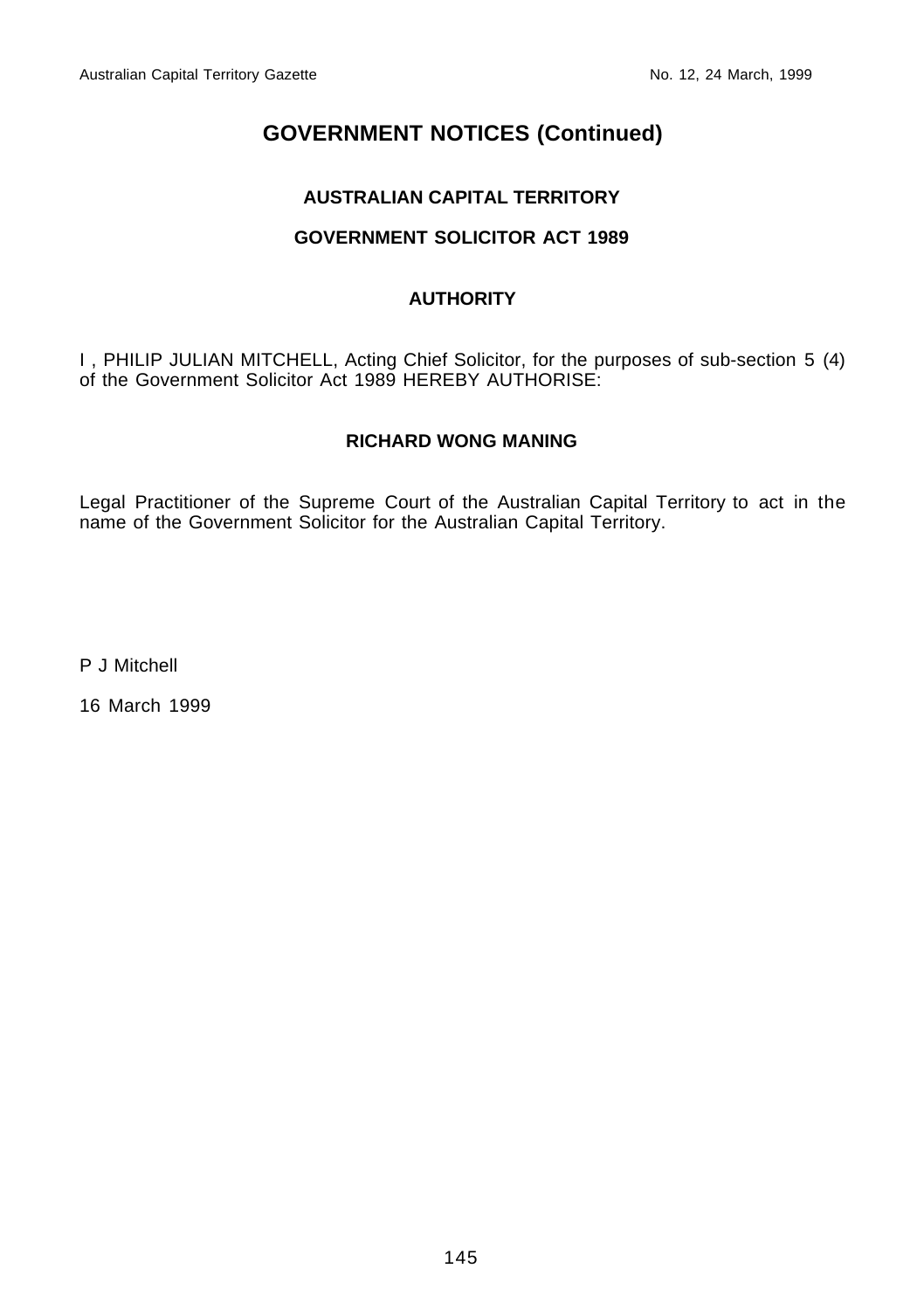## **CASINO CONTROL ACT 1988**

## **ALTERATION**

Under section 72(3) of the Casino Control Act 1988, I HEREBY ALTER the approved rules as set out in the attached schedule for the authorised game of Blackjack.

Dated this 12<sup>th</sup> day of March 1999

**Gregory Stephen Jones** Delegate of the Minister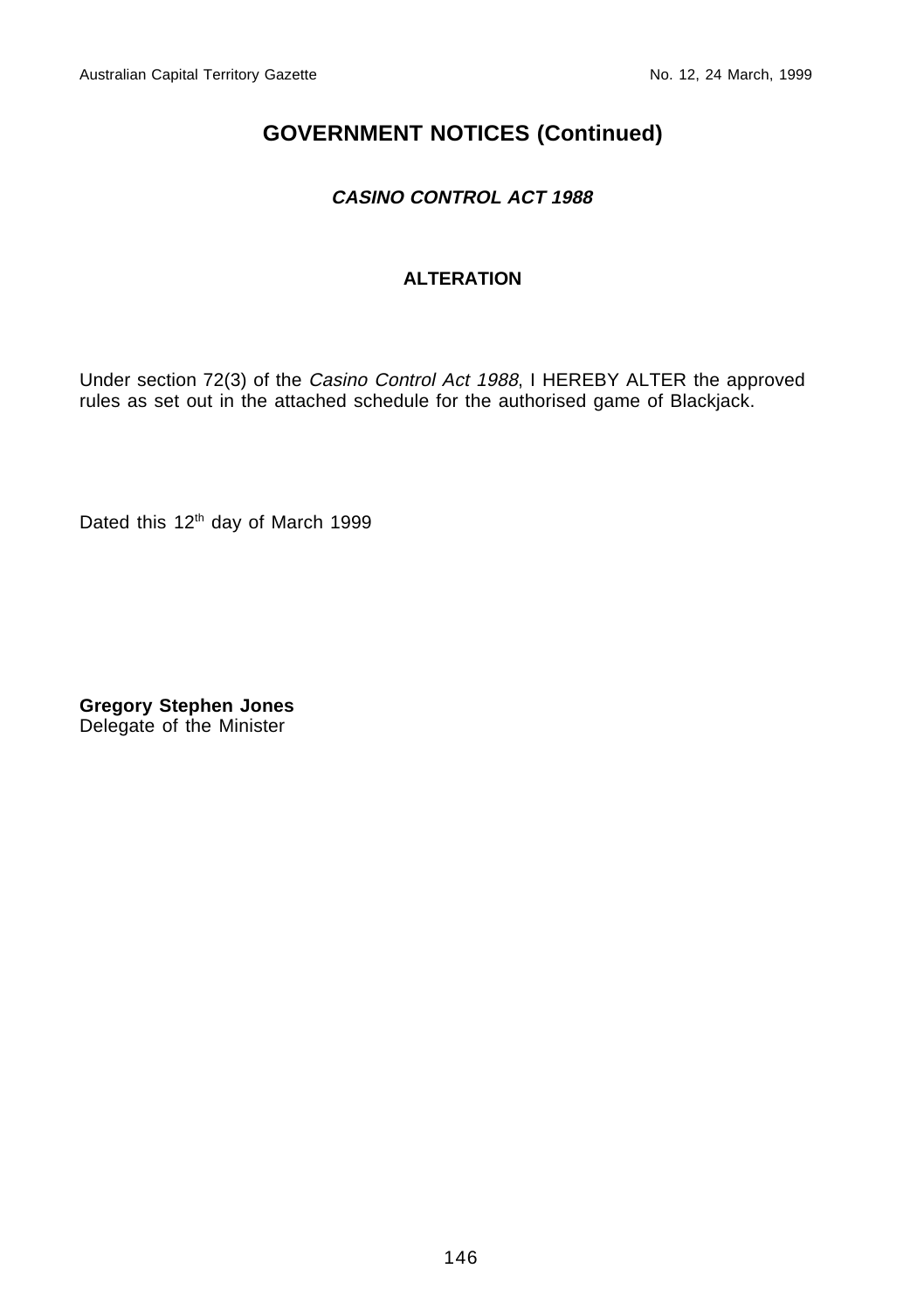## **SCHEDULE**

This is the accompanying schedule to the Instrument of Alteration under section 72(3) of the Casino Control Act 1988 signed by Gregory Stephen Jones the Delegate of the Minister on the 12th day of March 1999.

#### **ALTERATIONS TO THE APROVED RULES OF THE AUTHORISED GAME OF BLACKJACK**

#### **25. AUTOMATED SHUFFLING SHOE**

**Delete** existing section 25.2.

**Insert** the following:

"25.2 Blackjack shall be played with five to eight (52 card) decks, without jokers, with backs of the same colour and design."

**Delete** existing section 25.4.

**Insert** the following:

- "25.4 In the event that the automated shuffling shoe malfunctions the round of play shall be completed. Depending on the type of automated shuffling shoe being used, the dealer shall either:
	- (a) with the cards remaining in the shoe, insert a cutting card in a position more than one deck in from the back of the stack and continue to deal; or
	- (b) remove the cards from the shoe, shuffle and cut in accordance with these rules.

At the completion of that shoe, the automated shuffling shoe shall be replaced, and new cards shall be used in accordance with these rules. If the new shoe is not an automated shuffling shoe section 25 shall no longer apply.

For the purposes of this section, malfunction shall mean any mechanical or electrical fault that either prevents or impedes the automated shuffling process, the delivery of cards or renders the cards unfit for use."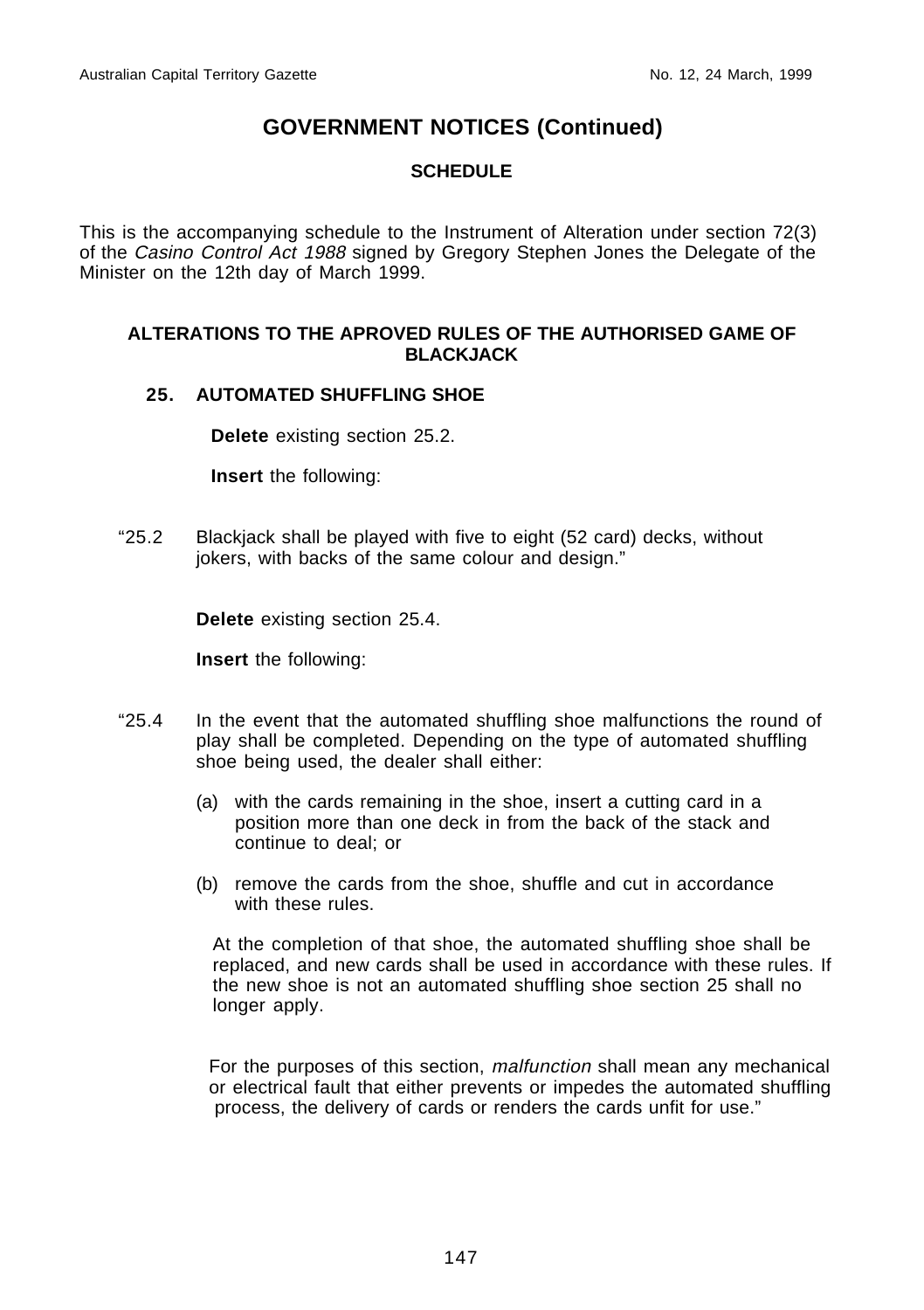#### **GAZETTE NOTICE**

#### **Action Plans for Protecting ACT's Threatened Species**

In accordance with section 23B (1) of the Nature Conservation Act 1980, I hereby advise that draft Action Plans for the following items have been prepared and are available for public comment:

- ♦ **No. 21 Perunga Grasshopper** (Perunga ochracea)
- ♦ **No. 22 Brush-tailed Rock-wallaby** (Petrogale penicillata)
- ♦ **No. 23 Smoky Mouse** (Pseudomys fumeus)
- ♦ **No. 24 Tuggeranong Lignum** (Muehlenbeckia tuggeranong)

Interested persons and organisations are invited to submit written comments about the draft Action Plans. The closing date for receipt of comment is 30 April 1999.

Submissions on the draft Action Plans should be forwarded to:

 Environment ACT Wildlife Research and Monitoring Attention: Threatened Species Officer Postal: PO Box 144

Lyneham ACT 2602

e-mail: John baker@dpa.act.gov.au

In accordance with section 23D (1) of the Nature Conservation Act 1980, I hereby advise that Action Plans for the following items have been prepared and are available for public inspection:

- ♦ **No. 11 Two-spined Blackfish** (Gadopsis bispinosus)
- ♦ **No. 12 Trout Cod** (Maccullochella macquariensis)
- ♦ **No. 13 Macquarie Perch** (Macquaria australasica)
- ♦ **No. 14 Murray River Crayfish** (Euastacus armatus)

Interested persons and organisations are invited to inspect the Plans

Copies of both the draft and final Action Plans may be obtained from ACT Government shopfronts and the Environment ACT Information Centre at Macarthur House, 12 Wattle Street, Lyneham or by contacting Environment ACT on phone no. (02) 6207 2124.

The Plans are available for inspection on the Environment ACT Homepage at http://www.act.gov.au/environ

dated this 10th day of March 1999

Dr Colin Adrian Conservator of Flora and Fauna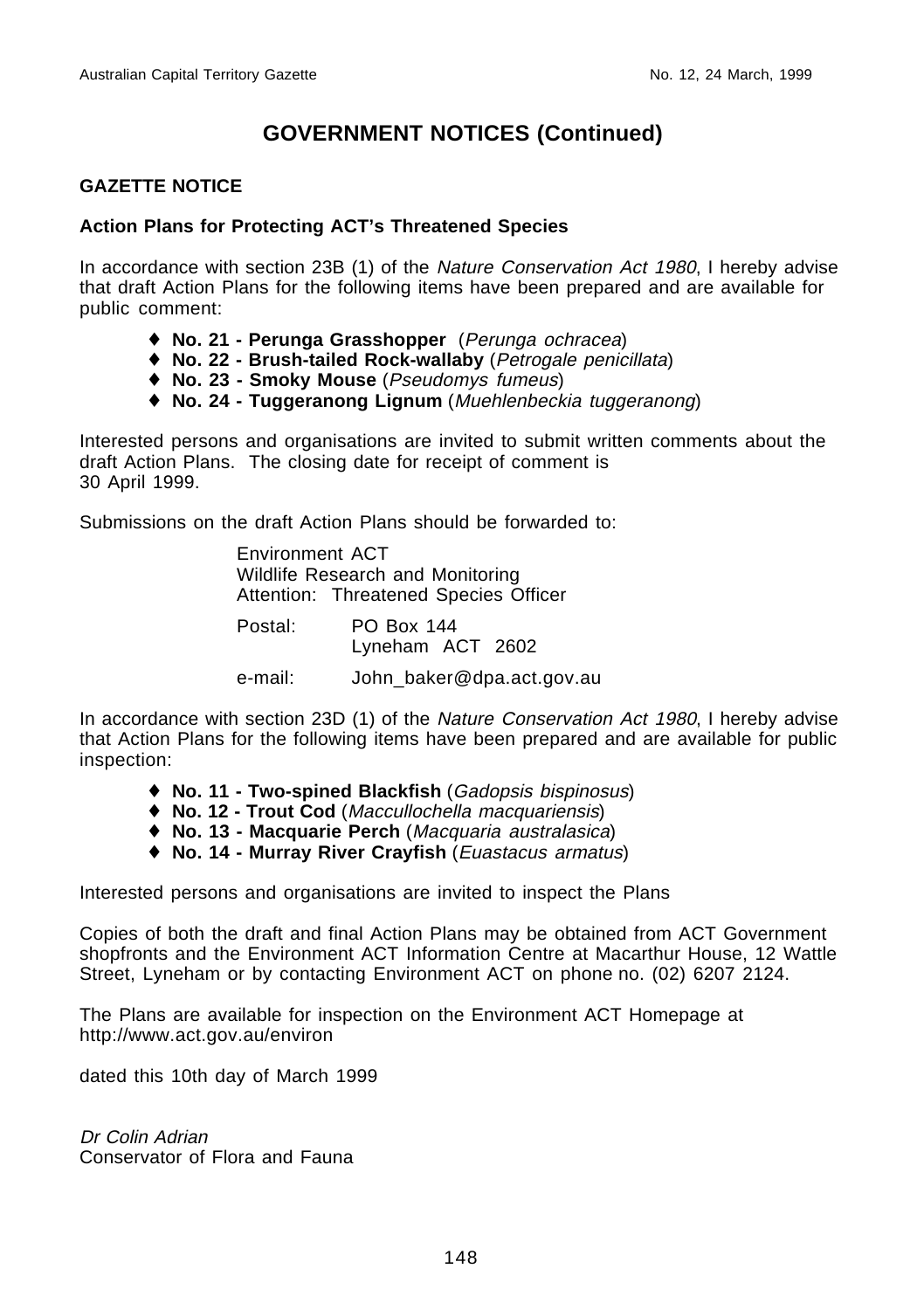## **INVITATIONS TO TENDER, QUOTE OR REGISTER INTEREST**

**ACT HEALTH BUILDING, 1 MOORE ST – GENERAL MECHANICAL AND COOLING TOWER UPGRADE**

**Project No: 48.0005.16 Pre-qualification:** CST-0.5 or better **Closing date:** 1 April 1999 **Deposit:** \$150 **Technical enquiries**: Tim Mason **Ph:** 0412 432 301

#### **ACT HEALTH BUILDING, 1 MOORE ST – PROVISION OF EWIS SYSTEM**

**Project No: 48.0005.17 Pre-qualification:** CST-0.5 or better **Closing date:** 1 April 1999 **Deposit:** \$150 **Technical enquiries**: Tim Mason **Ph:** 0412 432 301

Documents for the above two tenders are available from:

> **Project Co-ordination Site Office Level 3 1 Moore St Civic ACT 2601 PH: 02 6248 0472 Fax: 02 6230 4638**

**PROVISION OF A LEASE FACILITY FOR THE PURCHASING OF INFORMATION TECHNOLOGY EQUIPMENT AND SOFTWARE, AND THE PROVISION OF ASSOCIATED ADMINISTRATIVE SERVICES**

Tender No: T99023

The Territory wishes to establish an initial 3 year lease facility for the acquisition of IT equipment and software. Tenderers should note that under the arrangement all purchasing decisions will be made solely by the Territory. Associated administrative services will include electronic capability for the provision of asset and financial reports.

#### **Technical enquiries:**

Mr Roger Broughton 02 6207 0178 **Closing date:** 25 March 1999 **Document Fee:** \$25.00

Documents for the above tender are available from:

**ACT Contracts and Purchasing Level 4, Macarthur House 12 Wattle Street LYNEHAM ACT 2602 Ph: (02) 6207 5542 Fax: (02) 6507 5543**

The above tenders close at 2.00pm local (Canberra) time and should be placed in the ACT Contracts and Purchasing Tender Box, Level 4, Macarthur House, 12 Wattle Street, Lyneham. Tender Box facsimile (02) 6207 5460. Late tenders will not be considered. HOTLINE: Sub-contractors with payment problems on ACT Government construction projects are invited to phone (02) 6207 5550.

CLEANING OF ACT COMMUNITY CARE HEALTH CENTRES AND OTHER RELATED BUILDINGS incorporating 11 sites and comprising of a total of 13958m2

Tender No: T99010

A compulsory inspection of all sites will be held on 26 March 1999. Tenderers **must** register their intention to attend the site inspection on Ph: 6205 1939 by 4pm on 25 March 99.

**Closing date**: 8 April 1999 **Fee**: \$25

**Technical enquiries**: Ian McNeill **Ph**:02 6205 1939

Documents for the above tender are available from: **ACT Contracts & Purchasing Level 4, Macarthur House 12 Wattle St Lyneham ACT 2602 Ph:02 6207 5542 Fax: 02 6207 5543**

CONSTRUCTION OF SEVEN OLDER PERSONS ACCOMMODATION UNITS AT HUGHES, CHIFLEY AND NARRABUNDAH

**Project No: 46.3372.10 Pre-qualification:** CR-1.0 or better **Closing date:** 1 April 1999 **Deposit:** \$200 **Technical enquiries**: Stuart Davies **ph:** 02 6295 3311

Documents for the above tender are available from: **Freeman Leeson Architects Pty Limited 3 –28 Bougainville Street Manuka ACT 2603 Ph: 02 02 6295 3311 Fax: 02 6295 6430**

#### **WINDEYER COURT LANDSCAPE IMPROVEMENTS**

**Project No: 585160 Pre-qualification:** CL-0.5 or better or CC-0.5 or better **Closing date:** 15 April 1999 **Deposit:** \$200 **Technical enquiries**: Neil Hobbs **Ph:** 02 6273 4661

Documents for the above tender are available from: **Harris Hobbs Landscapes 16 Robe St Deakin ACT 2600 Ph: 02 6273 4661 Fax: 02 6273 4233**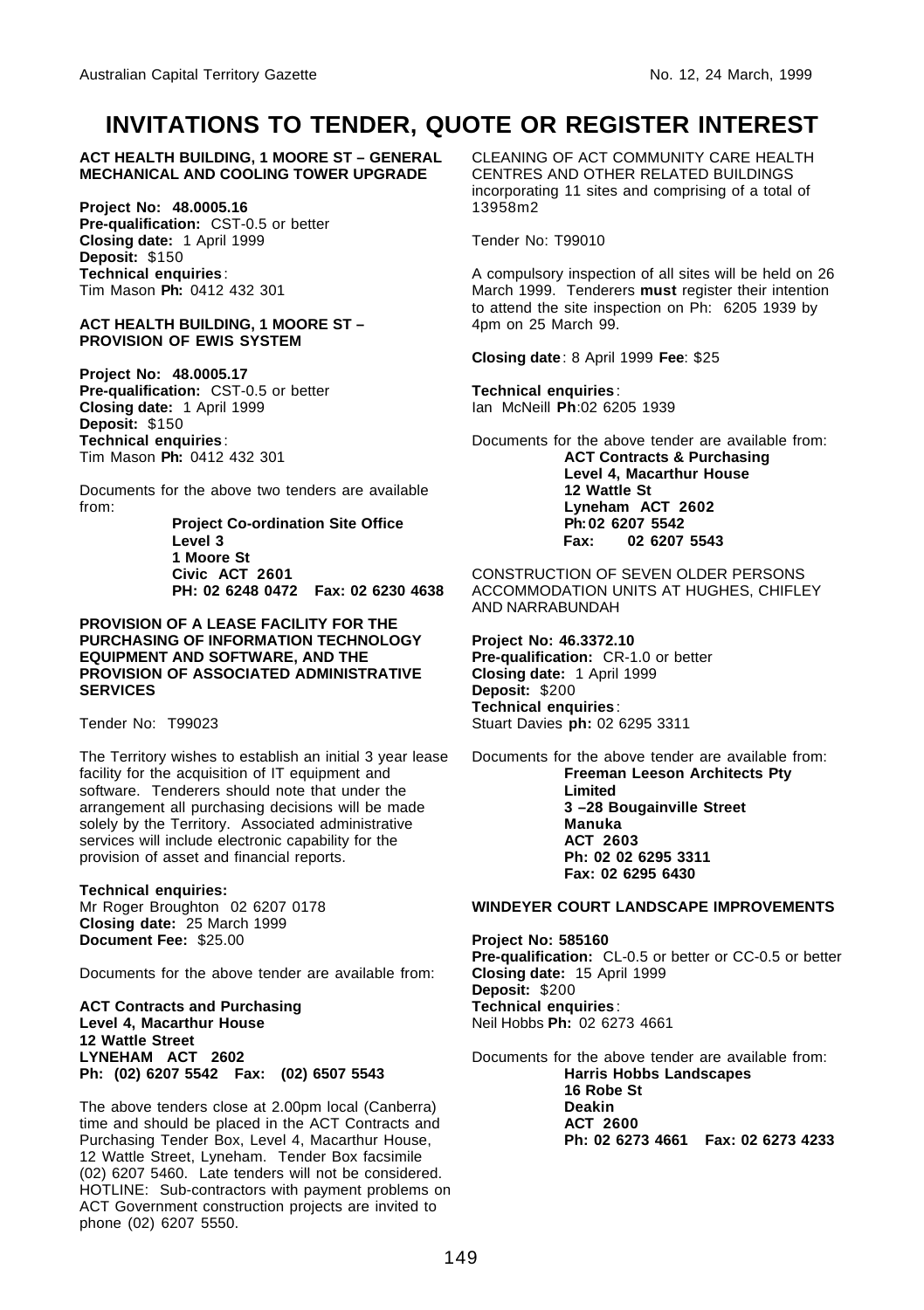## **INVITATIONS TO TENDER, QUOTE OR REGISTER INTEREST (Continued)**



#### **REGISTRATION OF INTERESTED CONSULTANTS AND CONTRACTORS FOR AUSTRALIAN ALPS LIAISON COMMITTEE**

#### T99026

The Australian Alps Liaison Committee is seeking to prepare a register of suitable consultants and contractors to undertake project work relevant to the Australian Alps in the following broad categories;

- Community Education
- Recreation & Tourism
- Cultural Heritage
- Natural Resource Management

**Closing date & time**: 1 April 1999 2:00pm Canberra Time

**Technical enquiries**: Brett McNamara Ph:02 6207 1694

Prospective respondents are encouraged to visit the Australian Alps National Parks Homepage at www.australianalps.environment.gov.au

#### **PROVISION OF A LEASE FACILITY FOR THE PURCHASING OF INFORMATION TECHNOLOGY EQUIPMENT AND SOFTWARE AND THE PROVISION OF ASSOCIATED ADMINISTRATIVE SERVICES**

Tender No: T99023

The Territory wishes to establish an initial 3 year lease facility for the acquisition of IT equipment and software. Tenderers should note that under the arrangement all purchasing decisions would be made solely by the Territory. Associated administrative services will include electronic capability for the provision of asset and financial reports.

#### **Technical enquiries:** Mr Roger Broughton 02 6207 0178

**Closing date & time :** 25 March 1999 2:00pm Canberra Time **Document Fee:** \$25.00

Documents for the above are available from, and responses are to be lodged in the Tender Box at:

**ACT Contracts and Purchasing Level 4, Macarthur House 12 Wattle Street LYNEHAM ACT 2602 Ph: (02) 6207 5542 Fax: (02) 6507 5543**

#### **HEAVY PATCHING IN NORTHBOURNE AVENUE**

**Project No: 630267 Pre-qualification:** CC-3.0 **Closing date:** 1 April 1999 **Deposit:** \$100 **Technical enquiries**: Mike Breen **Ph:** 02 6288 6103

Documents for the above tender are available from: **Hughes Trueman Reinhold Pty Limited Unit 7, Level 1 Offices Cooleman Court Brierly Street Weston ACT 2611 Ph: 02 6288 6103 Fax: 02 6288 6151**

The above tenders close at 2.00pm local (Canberra) time and should be placed in the **ACT Contracts and** Purchasing Tender Box, Level 4, Macarthur House, 12 Wattle Street, Lyneham. Tender Box facsimile (02) 6207 5460. Late tenders will not be considered.

HOTLINE: Sub-contractors with payment problems on ACT Government construction projects are invited to phone (02) 6207 5550.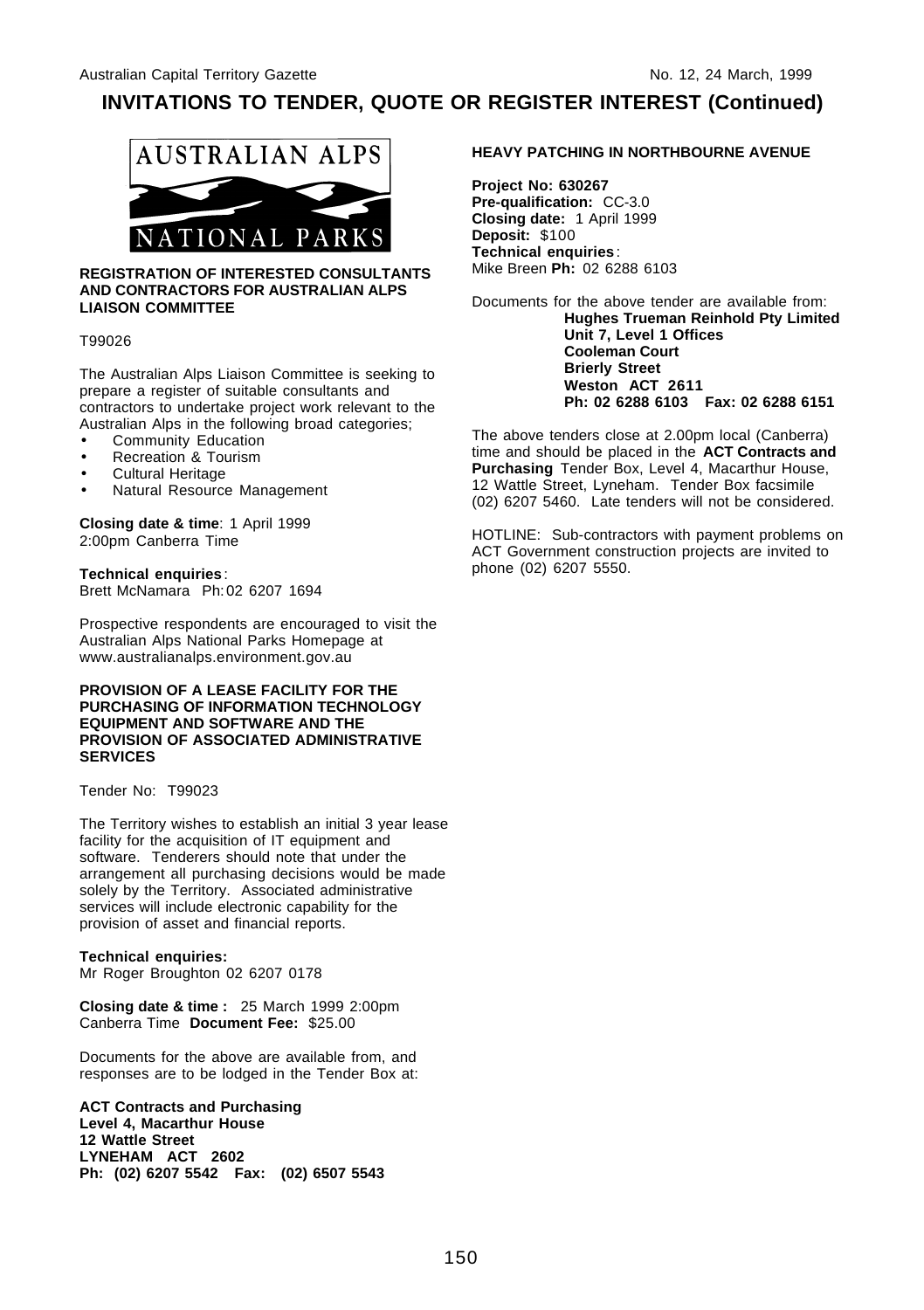# **CONTRACTS ARRANGED**

Authorisation Officer: Capacity Channel Muslim Laurelle Westerhuis Contact Officer: Pam Sassella Telephone: 62074300

Department or Agency: Canberra Institute of Technology

| Purchase  |                                                                                   |           |          | Contractor                                                                                                |       |
|-----------|-----------------------------------------------------------------------------------|-----------|----------|-----------------------------------------------------------------------------------------------------------|-------|
| Reference | Description of Supplies                                                           | Value     | Period   | (Including postcode at                                                                                    | P & S |
| Number    |                                                                                   | (SA)      | Contract | end of address)                                                                                           | Code  |
|           | 990479 First Aid and Sports<br><b>Trainers</b><br><b>Manuals and Certificates</b> | 5,500.00  |          | Sports Medicine Australia<br><b>ACT Sports House</b><br>Maitland street<br>Hackett 2602                   |       |
|           | 990672 Cameras                                                                    | 9,200.00  |          | <b>Fletchers Fotographics</b><br>Shop 2<br><b>Custom Credit House</b><br>38 Akuna Street<br>Canberra 2601 |       |
|           | 990863 Polilight system                                                           | 14,500.00 |          | Rofin Australia<br>4?42-44 Garden<br><b>Boulevard</b><br><b>Boulevard</b><br><b>VIC 3172</b>              |       |